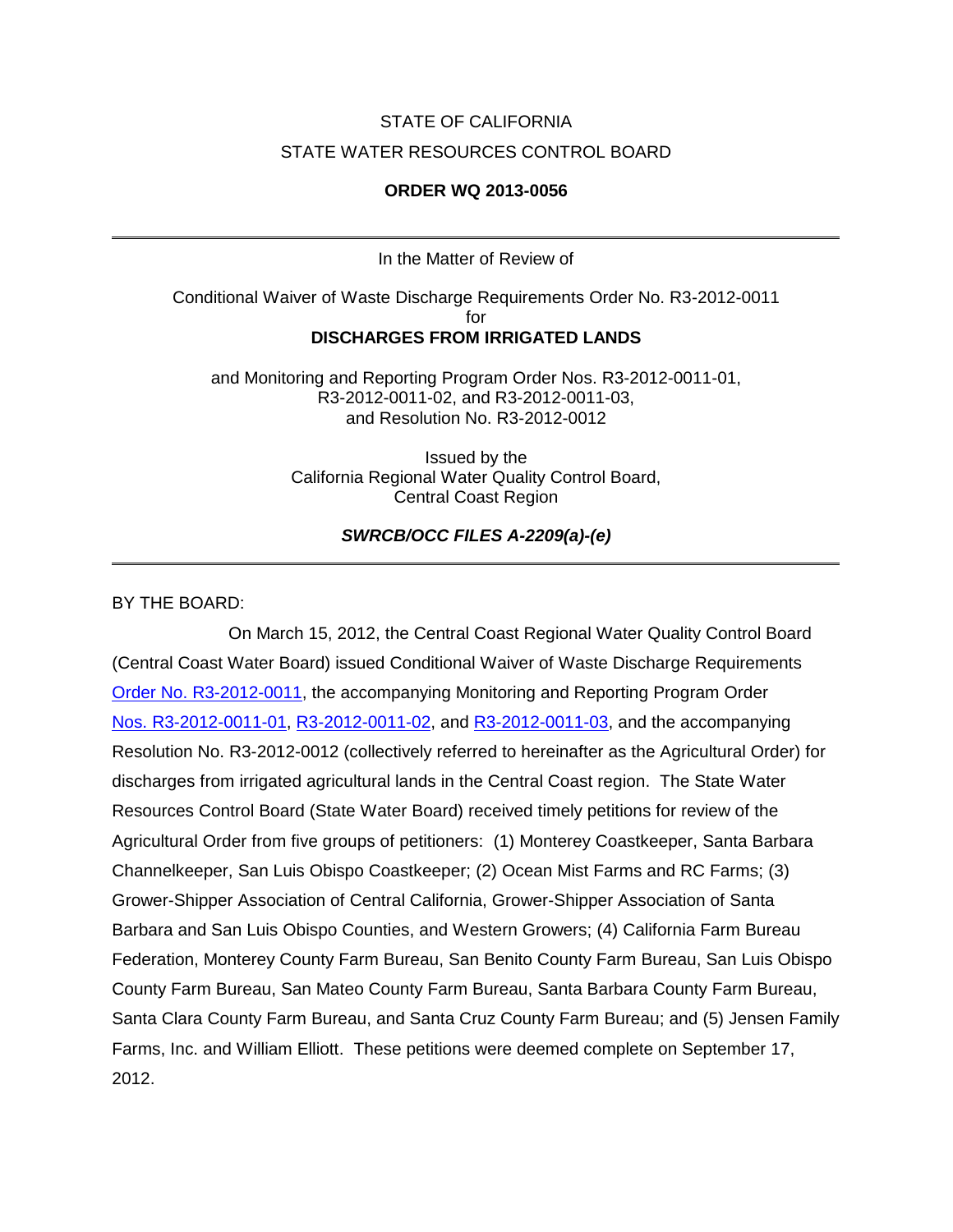State Water Board regulations generally require final disposition on petitions within 270 days of the date a petition is deemed complete, but allow for a 60-day extension with agreement from petitioners.<sup>1</sup> In this case, the State Water Board obtained petitioners' agreement to a 60-day extension, which set the expiration of the time period for final disposition at August 13, 2013. If the State Water Board has not made a formal disposition within this time frame, the regulations deem the petition denied.<sup>2</sup> The denial of a petition for review would ordinarily require a petitioner to file any judicial challenge within 30 days of the denial.<sup>3</sup> When the State Water Board anticipates addressing a petition on the merits after the review period passes, it may indicate that it will review the matter on its own motion<sup>4</sup> to avoid unnecessary or premature litigation.

On June 6, 2013, the State Water Board circulated a proposed order resolving the petitions and invited written comment by July 16, 2013. On July 23, 2013, the State Water Board held a workshop to take oral comment on the proposed order. The State Water Board will adopt a final order following revisions to address comments received, but will not necessarily complete revisions in time to adopt the order by August 13, 2013. Therefore, the State Water Board has decided to review the Agricultural Order on its own motion. Consistent with its stated intent in Order WQ 2012-0012, which stayed certain provisions of the Agricultural Order, the State Water Board remains committed to adopting a final order resolving the petitions no later than October 1, 2013.

 $/$  /  $/$ 

 $111$ 

/ / /

 1 Cal. Code Regs., tit. 23, § 2050.5, subd. (b).

<sup>2</sup> *Id.*

 $3$  Wat. Code, § 13330, subd. (b).

 $4$  Wat. Code, § 13320, subd. (a); Cal. Code Regs., tit. 23, § 2050.5, subd. (c).